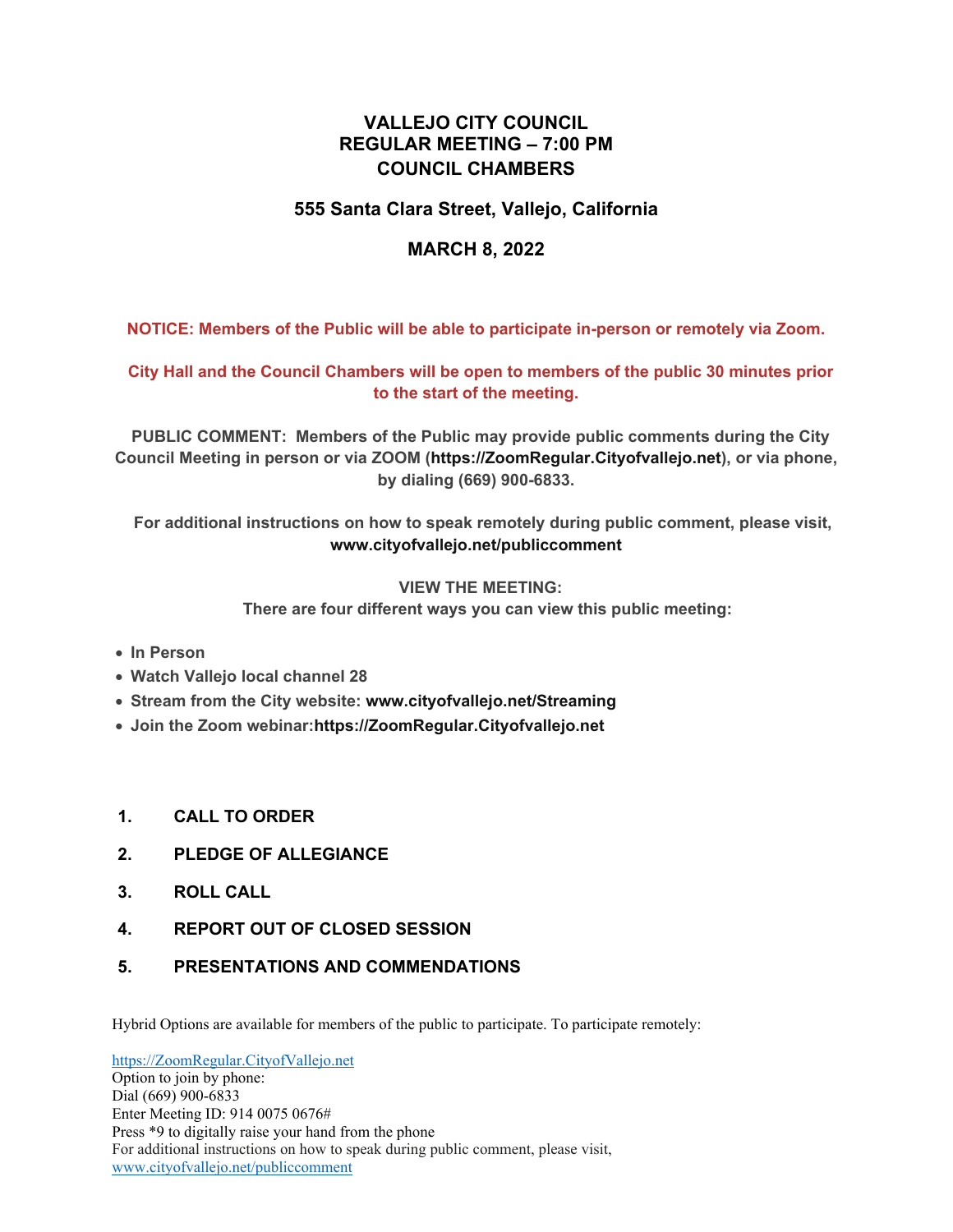# A. **NEW EMPLOYEEE INTRODUCTIONS**

#### B. **GREATER VALLEJO RECREATION DISTRICT ANNUAL REPORT OF ACCOMPLISHMENTS**

#### **6. FIRST COMMUNITY FORUM**

*The Community Forum is an opportunity to address the Council on any matter for which another opportunity to speak is not provided on the agenda, and which is within the jurisdiction of the Council to resolve. Any interested members of the public desiring to communicate with the City Council as part of the First Community Forum may do so in person by submitting a completed speaker's card to the City Clerk or via ZOOM:(https://ZoomRegular.Cityofvallejo.net), Option to join by phone: Dial (669) 900-6833. Enter Meeting ID: 914 0075 0676#. Press \* 9 to digitally raise your hand from the phone. For additional instructions on how to speak remotely during public comment, please visit, www.cityofvallejo.net/publiccomment. In person speakers will be recognized first. When called upon, each speaker should step to the podium, state his/her name for the record. The conduct of the community forum shall be limited to a maximum of fifteen (15) minutes, with each speaker limited to a maximum of three minutes pursuant to Vallejo Municipal Code Section 2.02.300.* 

# **7. PUBLIC COMMENT REGARDING CONSENT CALENDAR ITEMS**

*Members of the public wishing to address the Council on Consent Calendar items may do so in person by submitting a completed speaker's card to the City Clerk or via ZOOM:(https://ZoomRegular.Cityofvallejo.net), Option to join by phone: Dial (669) 900-6833. Enter Meeting ID: 914 0075 0676#. Press \* 9 to digitally raise your hand from the phone. For additional instructions on how to speak remotely during public comment, please visit, www.cityofvallejo.net/publiccomment. In person speakers will be recognized first. Each speaker is limited to three minutes pursuant to Vallejo Municipal Code Section 2.02.310. Requests for removal of Consent Items received from the public are subject to approval by a majority vote of the Council. Items removed from the Consent Calendar will be heard immediately after approval of the Consent Calendar and Agenda.*

# **8. CONSENT CALENDAR AND APPROVAL OF AGENDA**

# A. **APPROVAL OF MINUTES**

Recommendation: Approve minutes for the special and regular meetings of February 22, 2022

Contact: Dawn G. Abrahamson, City Clerk (707) 648-4528 Dawn.Abrahamson@cityofvallejo.net

#### B. **WAIVE READING AND AUTHORIZE INTRODUCTIONS AND/OR ADOPTION OF ORDINANCES BY TITLE ONLY**

Recommendation: Waive reading and authorize introductions and/or adoption of any and all ordinances on this Agenda, if any, by title only. This is a standard procedural action so the City Council does not have to read an ordinance in its entirety.

Contact: Dawn G. Abrahamson, City lerk (707) 648-4527 Dawn.Abrahamson@cityofvallejo.net

# C. **ADOPT A RESOLUTION APPROVING AN AGREEMENT WITH ADVANCE PEACE AND AUTHORIZING THE CITY MANAGER TO EXECUTE THE SAME**

Recommendation: Adopt a resolution approving an agreement with Advance Peace for their Peacemaker Fellowship program in an amount not to exceed \$700,000 and authorizing the City Manager to execute same.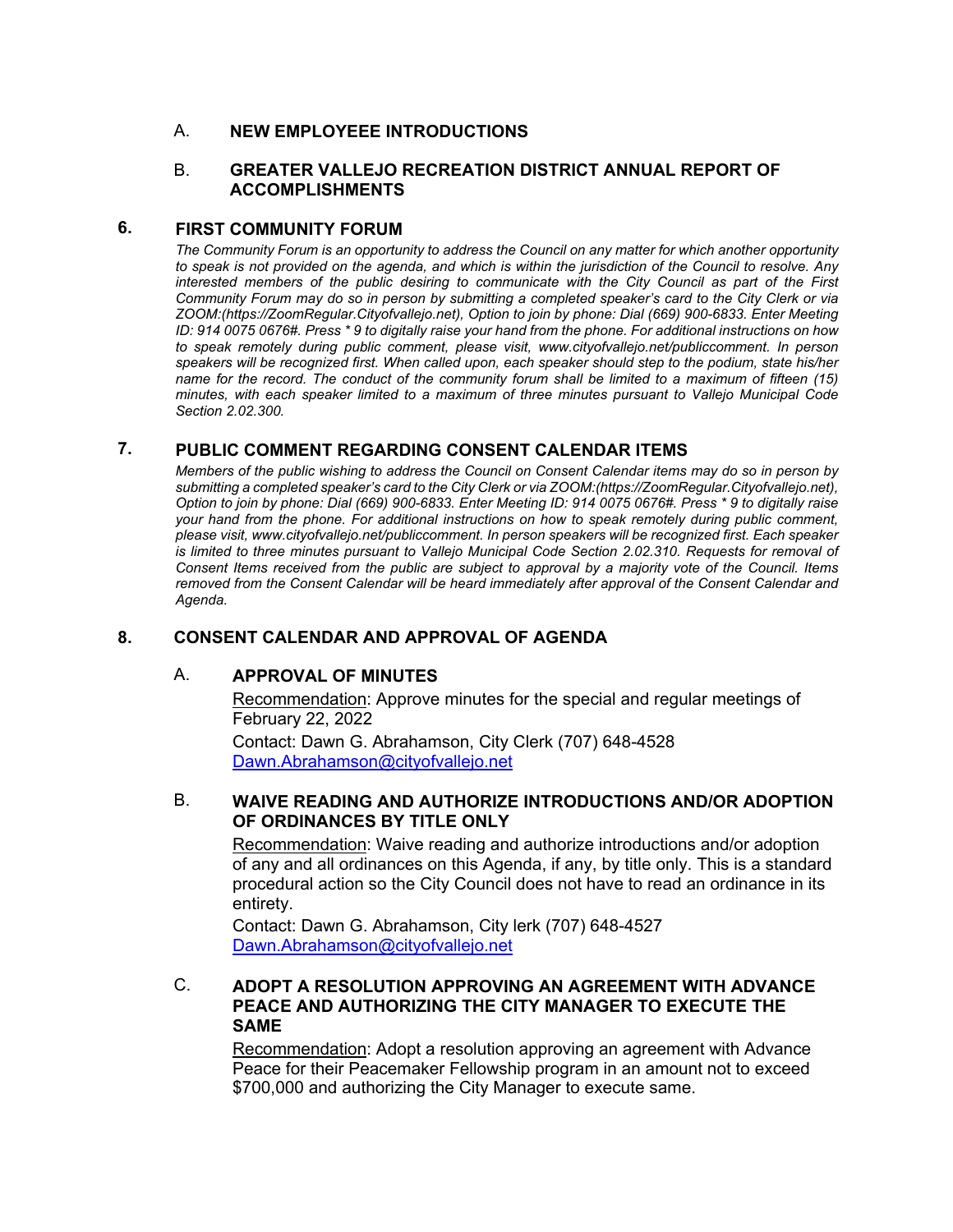Contact: Felicia Escover, Assistant to the City Manager (707) 648-4577 felicia.escover@cityofvallejo.net

#### D. **ISSUE A PROCLAMATION RECOGNIZING RED CROSS MONTH, MARCH 2022**

Recommendation: At the request of Red Cross, issue a proclamation proclaiming March 2022 as "Red Cross Month" Contact: Mayor McConnell Robert.McConnell@cityofvallejo.net

### **9. ACTION CALENDAR**

*NOTICE: Members of the public wishing to address the Council on Action Calendar Items may do so in person by submitting a completed speakers card to the City Clerk or via ZOOM (https://ZoomRegular.Cityofvallejo.net), or via phone, by dialing (669) 900-6833. Enter Meeting ID: 914 0075 0676#. Press \*9 to digitally raise your hand from the phone. For additional instructions on how to speak remotely during public comment, please visit, www.cityofvallejo.net/publiccomment. Each speaker is limited to five minutes pursuant to Vallejo Municipal Code Section 2.02.420. In person speakers will be recognized first.*

### A. **CONDUCT A PUBLIC HEARING AND INTRODUCE A REVISED ORDINANCE AMENDING CHAPTER 2.01 OF THE VALLEJO MUNICIPAL CODE REGARDING THE REDRAWING OF ELECTION DISTRICT BOUNDARIES - THIS PUBLIC HEARING WILL BEGIN PROMPTLY AT 8:30 P.M.**

Recommendation:

- 1. Reconsider and repeal action taken by City Council at its February 8, 2022 meeting adopting Draft Map A as the final district map;
- 2. Following the presentation by the Consultant, open the public hearing to receive input from the community regarding the Draft Maps of election district boundaries;
- 3. Provide direction to staff and consultants relative to the drawing of draft maps;
- 4. Make a final draft map selection and introduce an ordinance amending Chapter 2.01 of the Vallejo Municipal Code entitled "City Council District Elections," with either Draft Map A or B as the final district map; or
- 5. Alternatively, discuss and take other action related to this item.

Contact: Dawn G. Abrahamson, City Clerk (707) 648-4528 Dawn.Abrahamson@cityofvallejo.net

#### B. **ADOPT A RESOLUTION AUTHORIZING THE SUBMISSION OF A FINANCING APPLICATION TO THE CALIFORNIA INFRASTRUCTURE AND ECONOMIC DEVELOPMENT BANK ("IBANK") IN AN AMOUNT NOT TO EXCEED \$30,000,000 FOR THE DESIGN AND CONSTRUCTION OF A POLICE HEADQUARTERS FACILITY AT 400 MARE ISLAND WAY**

Recommendation: Adopt a Resolution authorizing the City Manager to submit a financing application to the California Infrastructure and Economic Development Bank (IBank) for an amount not to exceed \$30,000,000 to complete the design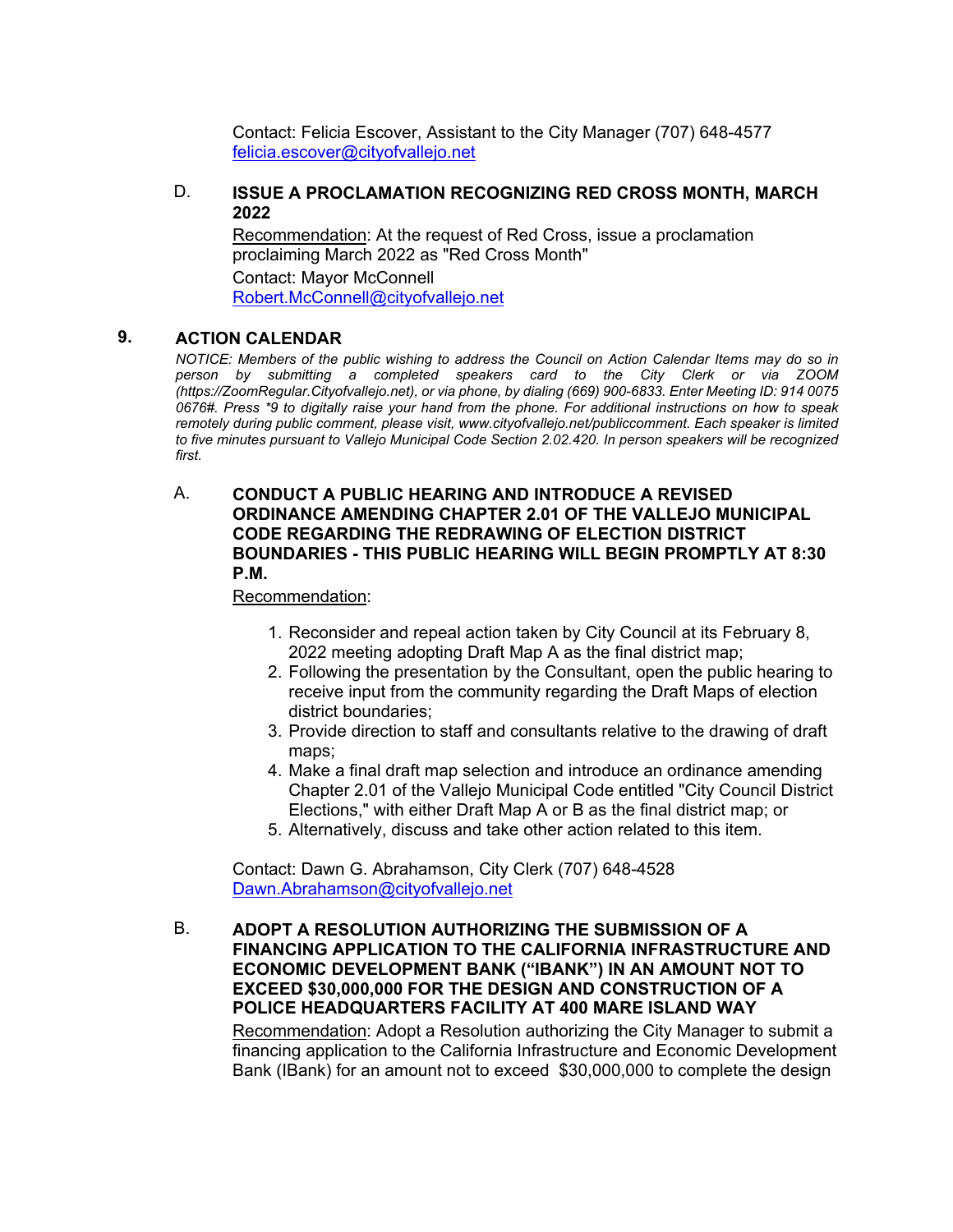and construction of 400 Mare Island Way for a headquarters for the Vallejo Police Department.

Contact: Terrance Davis, Interim Assistant City Manager (707) 648-4301 Terrance.Davis@cityofvallejo.net

# C. **ADOPT A RESOLUTION MAKING APPOINTMENTS TO THE SURVEILLANCE ADVISORY BOARD**

Recommendation: Adopt a resolution making the following appointments to the Surveillance Advisory Board:

- 1. Mayor McConnell appointment at-large
- 2. Vice Mayor Verder-Aliga District 1 appointment
- 3. Councilmember Loera-Diaz, District 3 appointment
- 4. Councilmember Arriola District 6 appointment
- 5. Councilmember Brown at-large appointment
- 6. Councilmember Dew at-large appointment
- 7. Councilmember Miessner at-large appointment

Contact: Dawn G. Abrahamson, City Clerk (707) 648-4528 Dawn.Abrahamson@cityofvallejo.net

# **10. INFORMATION CALENDAR**

NOTICE: Members of the public wishing to address the Council on Information Calendar Items may do so in person by submitting a completed speakers card to the City Clerk or via ZOOM (https://ZoomRegular.Cityofvallejo.net), or via phone, by dialing (669) 900-6833. Enter Meeting ID: 914 0075 0676#. Press \*9 to digitally raise your hand from the phone. For additional instructions on how to speak remotely during public comment, please visit, www.cityofvallejo.net/publiccomment. Each speaker is limited to five minutes pursuant to Vallejo Municipal Code Section 2.02.420. In person speakers will be recognized first.

# **11. CITY MANAGER'S REPORT**

# **12. CITY ATTORNEY'S REPORT**

#### **13. COMMUNITY FORUM**

*Any interested members of the public desiring to communicate with the City Council as part of the last Community Forum may do so in person by submitting a completed speakers cards to the City Clerk or via ZOOM:(https://ZoomRegular.Cityofvallejo.net), Option to join by phone: Dial (669) 900-6833. Enter Meeting ID: 914 0075 0676#. Press \* 9 to digitally raise your hand from the phone. For additional instructions on how to speak remotely during public comment, please visit, www.cityofvallejo.net/publiccomment. In person speakers will be recognized first.*

# **14. REPORT OF THE PRESIDING OFFICER AND MEMBERS OF THE CITY COUNCIL**

 $\mathcal{L}_\mathcal{L} = \mathcal{L}_\mathcal{L} = \mathcal{L}_\mathcal{L} = \mathcal{L}_\mathcal{L} = \mathcal{L}_\mathcal{L} = \mathcal{L}_\mathcal{L} = \mathcal{L}_\mathcal{L} = \mathcal{L}_\mathcal{L} = \mathcal{L}_\mathcal{L} = \mathcal{L}_\mathcal{L} = \mathcal{L}_\mathcal{L} = \mathcal{L}_\mathcal{L} = \mathcal{L}_\mathcal{L} = \mathcal{L}_\mathcal{L} = \mathcal{L}_\mathcal{L} = \mathcal{L}_\mathcal{L} = \mathcal{L}_\mathcal{L}$ 

#### **15. ADJOURNMENT**